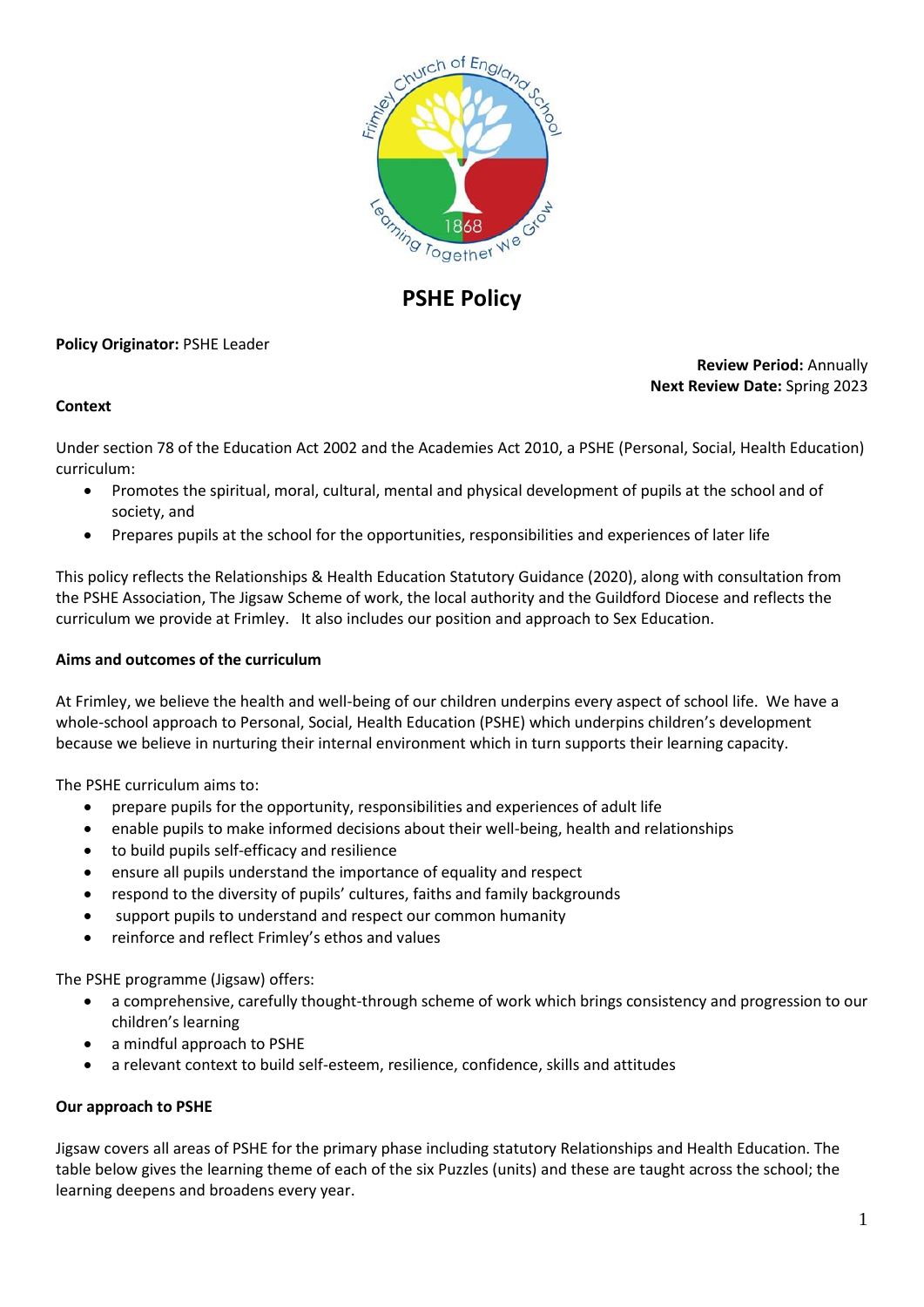| Term      | <b>Puzzle (Unit)</b>             | Content                                                                                                                                       |
|-----------|----------------------------------|-----------------------------------------------------------------------------------------------------------------------------------------------|
| Autumn 1: | Being Me in My<br>World          | Includes 'understanding my own identity' and 'how I fit well in the class,<br>school and global community'.                                   |
| Autumn 2: | Celebrating<br><b>Difference</b> | Includes anti-bullying (cyber and homophobic bullying included)                                                                               |
| Spring 1: | Dreams and Goals                 | Includes goal-setting, aspirations, 'Who do I want to become?' and 'What<br>would I like to do for work and to contribute to society?'        |
| Spring 2: | <b>Healthy Me</b>                | Includes drugs and alcohol education, self-esteem and confidence as well<br>as healthy lifestyle choices, sleep, nutrition, rest and exercise |
| Summer 1: | Relationships                    | Includes understanding friendship, family and other relationships, conflict<br>resolution and communication skills, bereavement and loss      |
| Summer 2: | <b>Changing Me</b>               | Includes Relationships and Sex Education in the context of coping<br>positively with change                                                   |

PSHE will be taught for at least one hour each week during 'Feel Good Friday', a timetabled afternoon designed specifically for PSHE, circle time, mindfulness, growth mind-set and our celebration assembly, taught by class teachers. PSHE knowledge and skills will be taught in a developmental and age-appropriate way.

These explicit lessons are reinforced and enhanced in many ways, through:

- assemblies (Collective Worship)
- the praise and reward system
- the classroom charter
- relationships across the school
- enrichment activities e.g. Healthy Schools Week, Enrichment / Value Days, Anti-Bullying Week, Sports Week and Mental Health /Feeling Good Week
- the Well-being team

## **Relationships Education**

Relationships Education (which is a statutory part of the curriculum) provides the fundamental building blocks and characteristics of positive relationships, with particular reference to friendships, family relationships, and relationships with other children and with adults.

Key skills include:

- what a healthy relationship looks like
- how to treat each other with kindness, consideration and respect
- the importance of honesty and truthfulness, permission seeking and giving
- the concept of personal privacy
- how to stay safe on and off line (including how to deal with inappropriate messages and images)

It is important to explain that whilst the Relationships Puzzle (unit) in Jigsaw covers most of the statutory Relationships Education, some of the outcomes are also taught elsewhere in Jigsaw e.g. the Celebrating Difference Puzzle helps children appreciate that there are many types of family composition and that each is important to the children involved. This holistic approach ensures the learning is reinforced through the year and across the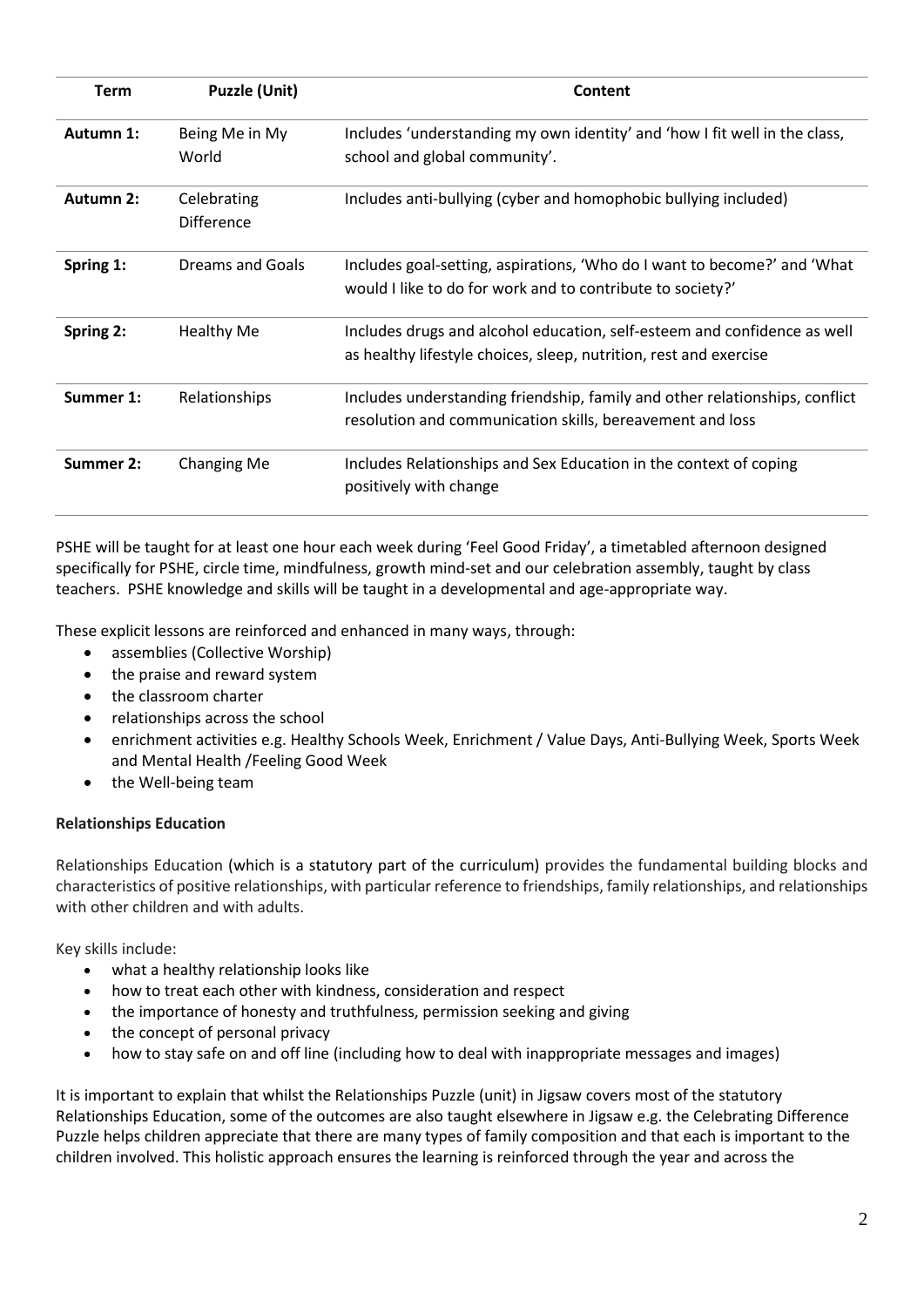curriculum. The Relationship units in Jigsaw ensure that the Church of England guidance (from *Valuing All God's Children*) for Relationship Education is followed and implemented.

## **Health Education**

The aim of teaching pupils about physical and mental health and well-being is to give pupils the information that they need to make good decisions about their own health and well-being. It enables them to manage their own well-being and recognise when they or others need help and how to access support from appropriate resources. Physical and mental health and well-being are interlinked, and it is important that pupils understand that good physical health contributes to good mental well-being, and vice versa. Puberty including menstruation and physical and emotional changes and understanding and managing feelings, is covered inclusively within Health Education and will, as far as possible, be addressed before the onset of puberty. This helps to ensure that all pupils are prepared for changes they and their peers will experience. Teaching children about puberty is now a statutory requirement which sits within the *Changing Me* Puzzle (unit).

# **Sex Education**

At Frimley we have a sex education programme tailored to the age and the physical and emotional maturity of our pupils. Although it is not compulsory in schools, it is recommended by the DfE that *'both boys and girls are prepared for the changes that adolescence brings and – drawing on knowledge of the human life cycle set out in the national curriculum for science - how a baby is conceived and born.'*

At Frimley, we define sex education as being 'human reproduction'. It is our intention, at Frimley, to teach human reproduction and puberty holistically through the statutory Science and PSHE curriculums which will include: learning about the main external body parts, the human body as it grows from birth to old age (including puberty), the human life cycle and reproduction including basic information about IVF.

Parents have the right to request that their child is withdrawn from some or all of sex education (human reproduction). As such, we will inform parents/carers prior to the lessons which explicitly teach 'human reproduction'. Parents are also consulted with the materials for sex education.

## **Monitoring**

We ensure that all pupils have equal access to the programme through a thorough process of monitoring, evaluation and assessment, which takes into consideration pupils' needs, maturity, age, ability and personal circumstances. The Relationships, Health and PSE Education Leader, along with the Well-Being Team, will monitor the content and delivery of the curriculum through the examination of teaching flips and slides and book looks. Feedback will be given on a regular basis, with knowledge and ideas being shared through Continual Professional Development sessions in staff meetings. The children will self and peer review and assess their understanding through the use of the formative assessments and these will be recorded in their learning books.

## **Links to DfE guidance:**

- *Keeping Children Safe in Education*
- *Respectful School Communities: Self Review and Signposting Tool* (a tool to support a whole school approach that promotes respect and discipline)
- *Behaviour and Discipline in Schools* (advice for schools, including advice for appropriate behaviour between pupils)
- *Equality Act 2010 and schools*
- *SEND code of practice: 0 to 25 years* (statutory guidance)
- *Alternative Provision* (statutory guidance)
- *Mental Health and Behaviour in Schools* (advice for schools)
- *Preventing and Tackling Bullying* (advice for schools, including advice on cyberbullying)
- *Sexual violence and sexual harassment between children in schools* (advice for schools)